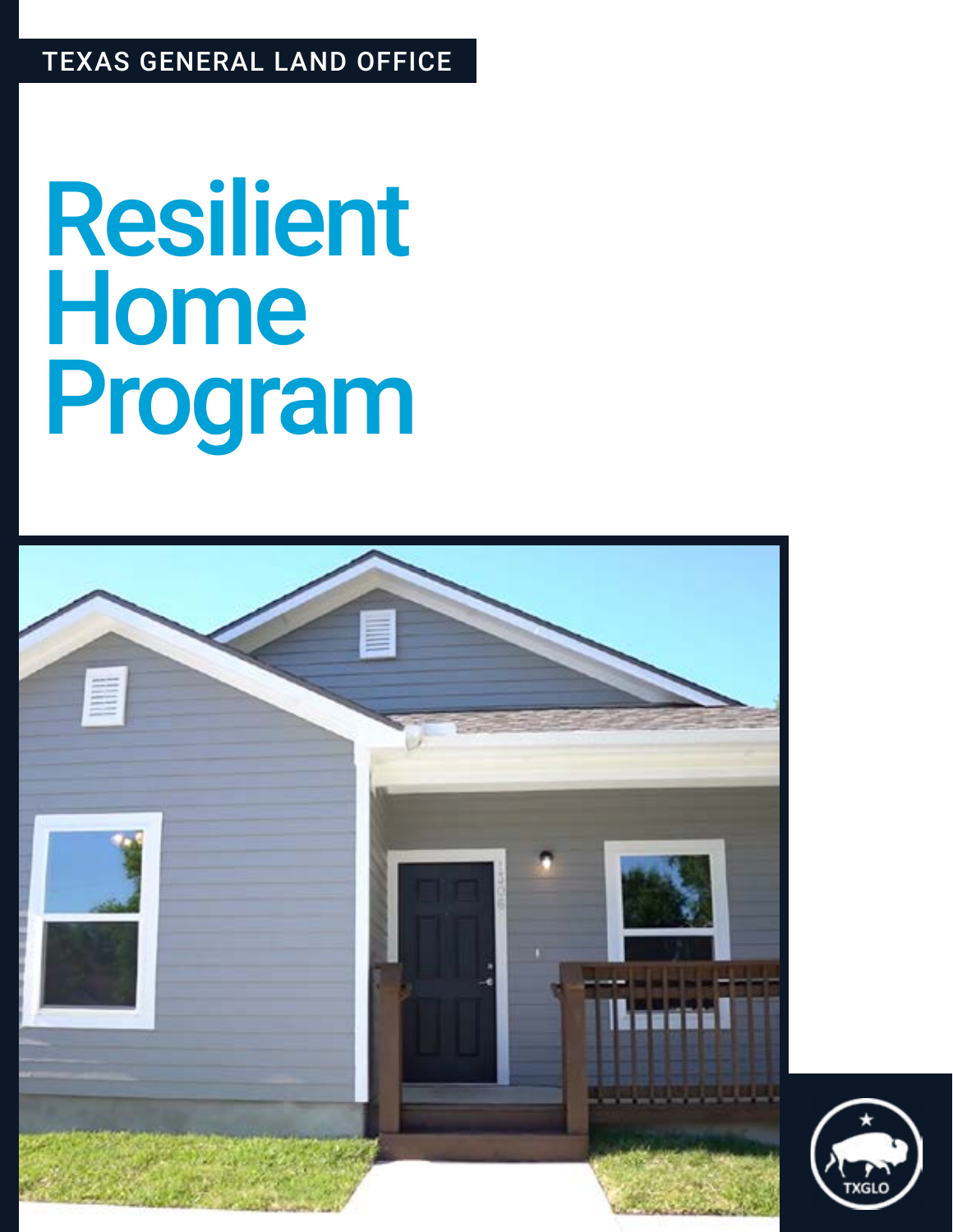## Introduction: What is the Resilient Home Program?



As with HAP, RHP will offer applicants the opportunity to participate in the order of the application submission date. The type of housing offered may be limited by site conditions such as lot size and whether elevation is federally required.

### Who qualifies?

The GLO's Homeowner Assistance Program (HAP) received more applications than the program could serve with available federal funds. The Resilient Home Program (RHP) will use new federal funds to serve additional waitlisted HAP applicants first-come, firstserve, in the order of the application submission date.

Applicants will be notified through the contact information listed on their application. If you are currently waitlisted for HAP and wish to verify your contact information is upto-date, please log in to your application through the portal available at https://recovery. texas.gov/hap. You can also receive assistance by emailing cdr@recovery.texas.gov or calling 1-844-893-8937 or 512-475-5000.

The Resilient Home Program (RHP) will replace owner-occupied single family homes damaged by Hurricane Harvey with a reconstructed home that meets additional resiliency and mitigation standards. Applicants who are waitlisted for the Homeowner Assistance Program (HAP) due to insufficient federal funding will be offered an opportunity to have their homes replaced with one of five improved resiliency options:

This program will serve as a showcase for more resilient residential construction practices and provide the opportunity to disseminate these practices through the residential construction industry on a scale larger than previously attempted. This program will also include standard mitigation measures such as home elevation.

- 1. Tilt-wall construction
- 2. Steel-frame construction
- 3. Structural composite lumber construction
- 4. 3D-printed construction
- 5. Wood-frame construction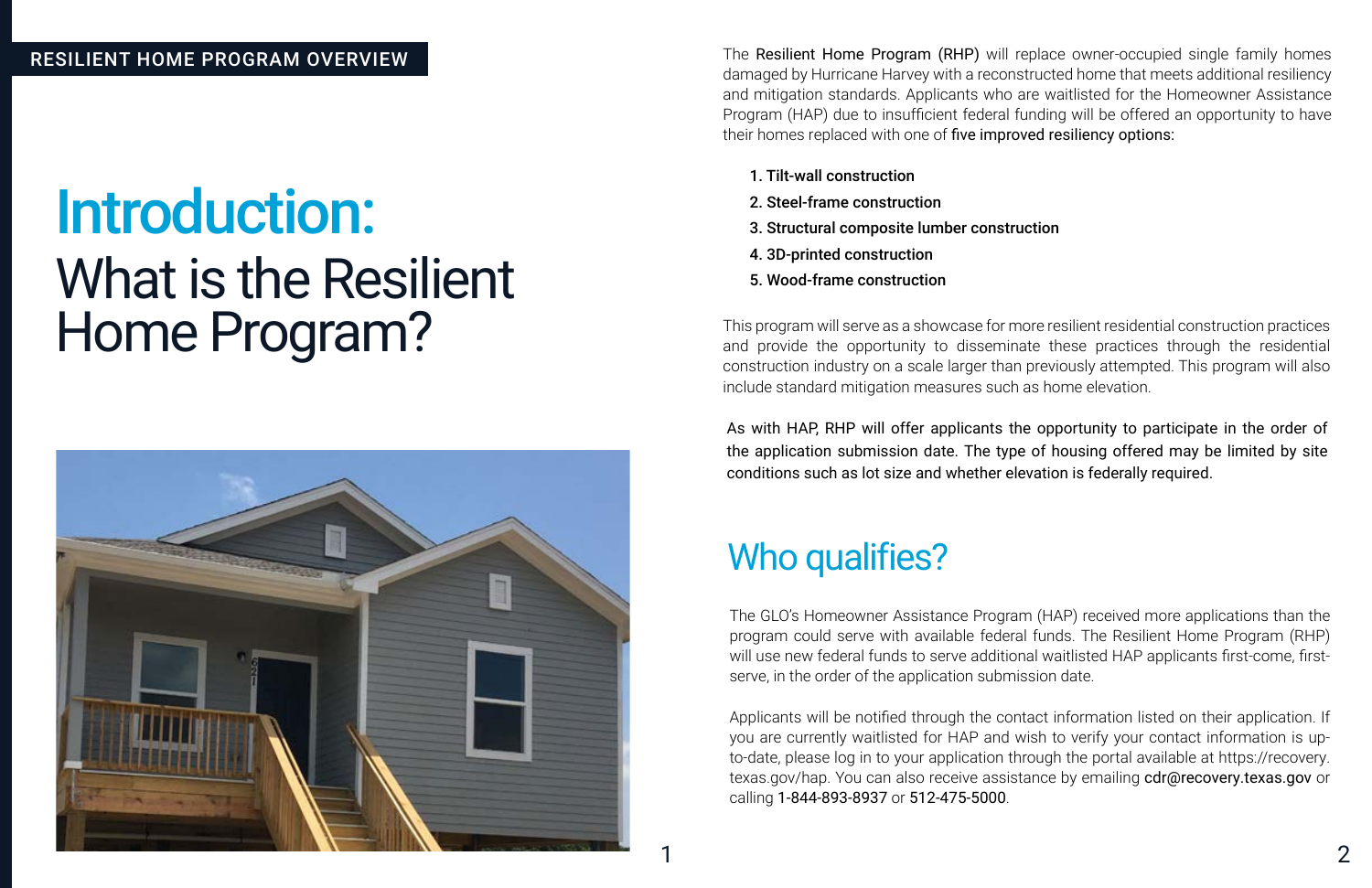## Home Type: Tilt-wall construction



### What is tilt-wall construction?



Tilt-wall construction uses concrete for the slab, wall panels, and roof structure. This method is one of the fastest growing construction mediums available today. Tilt-wall construction offers homeowners a cost-effective, energy-efficient, and durable residence with unlimited architectural versatility and appeal.

First, a series of tilt-up concrete panels are constructed off-site and then transported to the job site location where the wall and roof panels are installed.

The overall construction period from start (slab poured) to finish (interior complete) is approximately 60 days.

The final phase involves the installation and the interior buildout of doors, windows, HVAC, plumbing, electrical, bathrooms, kitchen, and flooring.

#### Quicker Construction **Duration**

#### Significantly Lower Homeowner's Insurance

#### Pest Control & Mold Protection

Concrete homes cost less to insure, ranging up to 25% in savings in comparison to wood or steel-built homes.

Minimal maintenance. Concrete is not organic, so pests such as termites, mold, and dry rot fungi are not a problem.

Concrete homes can withstand damaging winds and flying debris better than wood or steel frame homes.

Approximately 60 days from slab pour to completion.

Concrete does not burn unlike the wood frame in traditional home construction.

Concrete homes can reduce outside sound as much as 75% in comparison to woodbuilt homes.

#### Wind Force Sustainability

#### Fireproof Slab

#### Reduced Noise

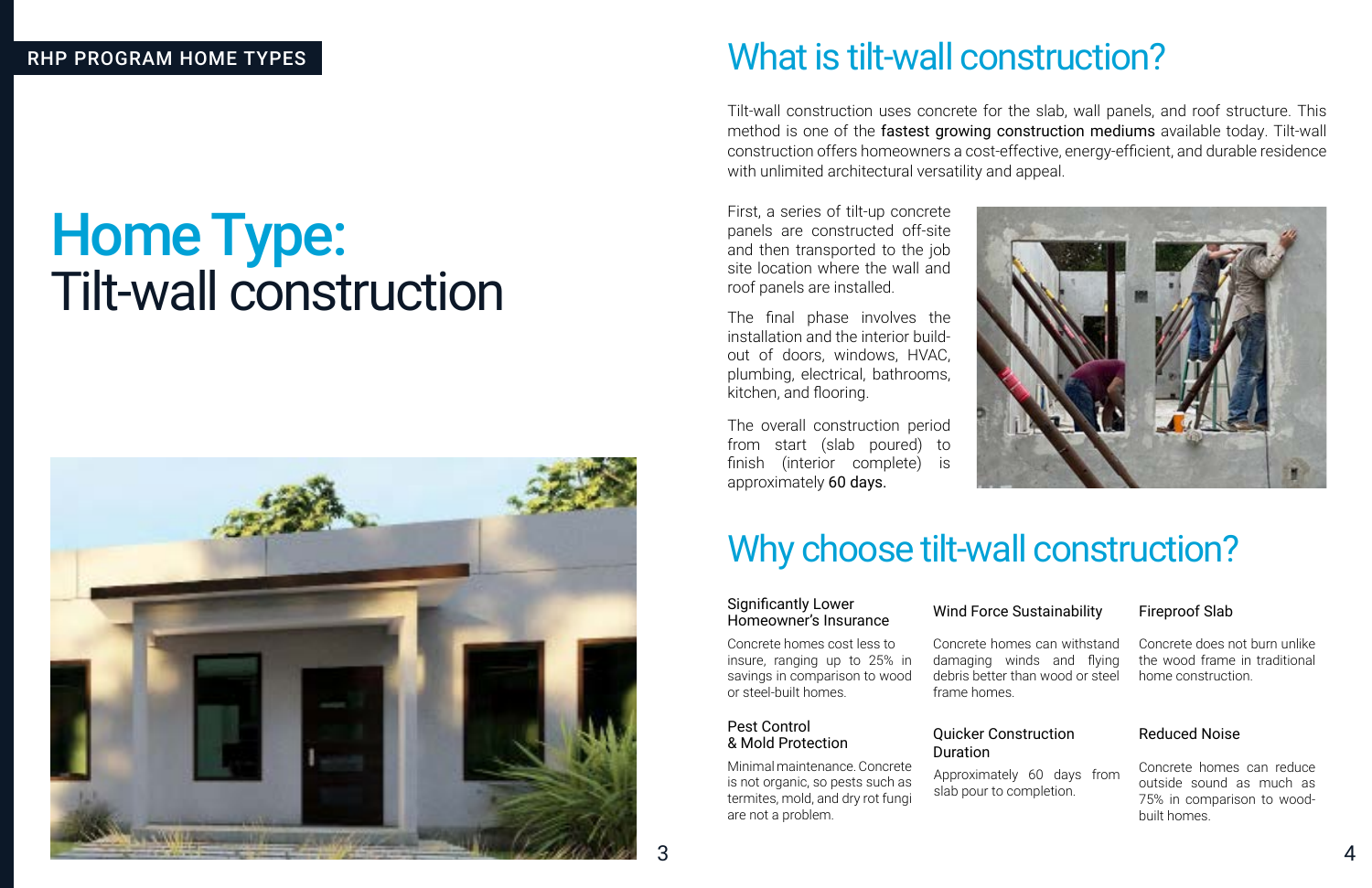

Steel-frame homes are structured more like those with wood frames, meaning they're built by assembling various components–not poured or molded like concrete or concrete-based material. Steel framing offers a strong, accurate, stable, and durable framing alternative to traditional wooden frames. In fact, lightweight steel framing is the superior choice for residential construction.

Steel frames come in a wide range of sizes and shapes, much more so than standard lumber, and yield a high-quality home. Most steel construction involves extremely strong light gauge steel. Prepared in a factory and assembled on-site, steel framing can accommodate essentially any structural need. Buildings can deteriorate over time without regular maintenance and care. Steel framing, however, is a good building alternative because it is known for its ability to withstand common causes of deterioration, requiring low maintenance needs.

Your steel building lifespan can increase if you maintain it regularly and address small damage in a timely manner. There are many reasons why home builders are turning to steel framing as replacements for wood, especially for those who want to leave a smaller ecological footprint.

There are five primary benefits to using steel-frame construction:

- 1. Steel-frame is more durable than wood-frame.
- 2. Better resistance to insect damage, warp, rot and mold.
- 3. Steel buildings last anywhere from 50 to 100 years.
- 4. Steel is widely recognized as one of the safest options for
- 5. Modern steel has rapidly become one of the most energy-efficient building materials.

construction in part due to its natural strength and fire-resistant nature.

### What is steel-frame construction?

## Why choose steel-frame?

## Home Type: Steel-frame construction

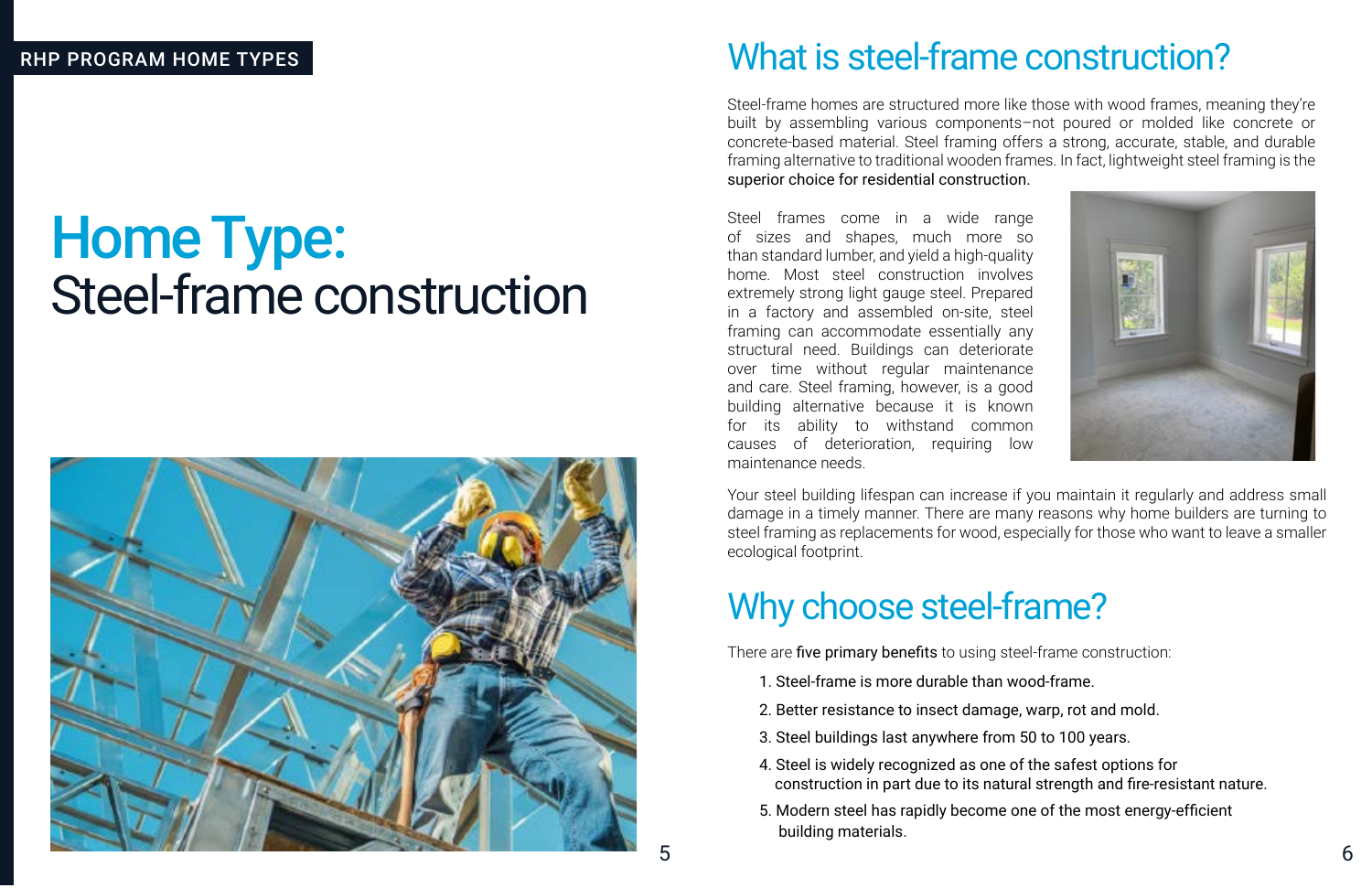

Structural composite lumber construction homes are traditional construction homes that utilize some engineered structural composite wood material components. These components consist of pieces or strands of wood that are layered together with adhesive and re-sawn into needed sizes. Components can also include cross-laminated veneer and wood fibers. These homes have the same features as the traditional wood frame construction. These home designs are super-charged for energy efficiency with green-friendly and Energy Star® features, as well as enhanced construction methods for flood resiliency.

Structural composite lumber construction homes require less maintenance than traditional construction, which is cost effective. Composite materials are less likely to fade, warp, or mold over time. This construction is resistant to rot and decay, so you don't have to put as much energy into maintaining it over time. These components are designed for better performance, greater strength, and greater durability. Our construction methodology includes a unique wall system that is created to protect homes from moisture intrusion, mold, and conditioned air loss. Structual composite lumber construction homes have increased market value and insurance savings.



Structural composite lumber construction homes include traditional elevations accepted in all neighborhoods. These homes utilize sustainable wood components for durability, lower greenhouse emissions, and are less energy-intensive than concrete and steel construction. Building with wood is better for the climate and has up to 40% lower emissions than concrete construction. These homes require less maintenance than traditional homes. These homes have spray foam insulation, which reduces energy consumption with lower utility bills.

#### What is structural composite lumber construction?

#### Why choose structural composite lumber construction?

## Home Type: Structural composite lumber construction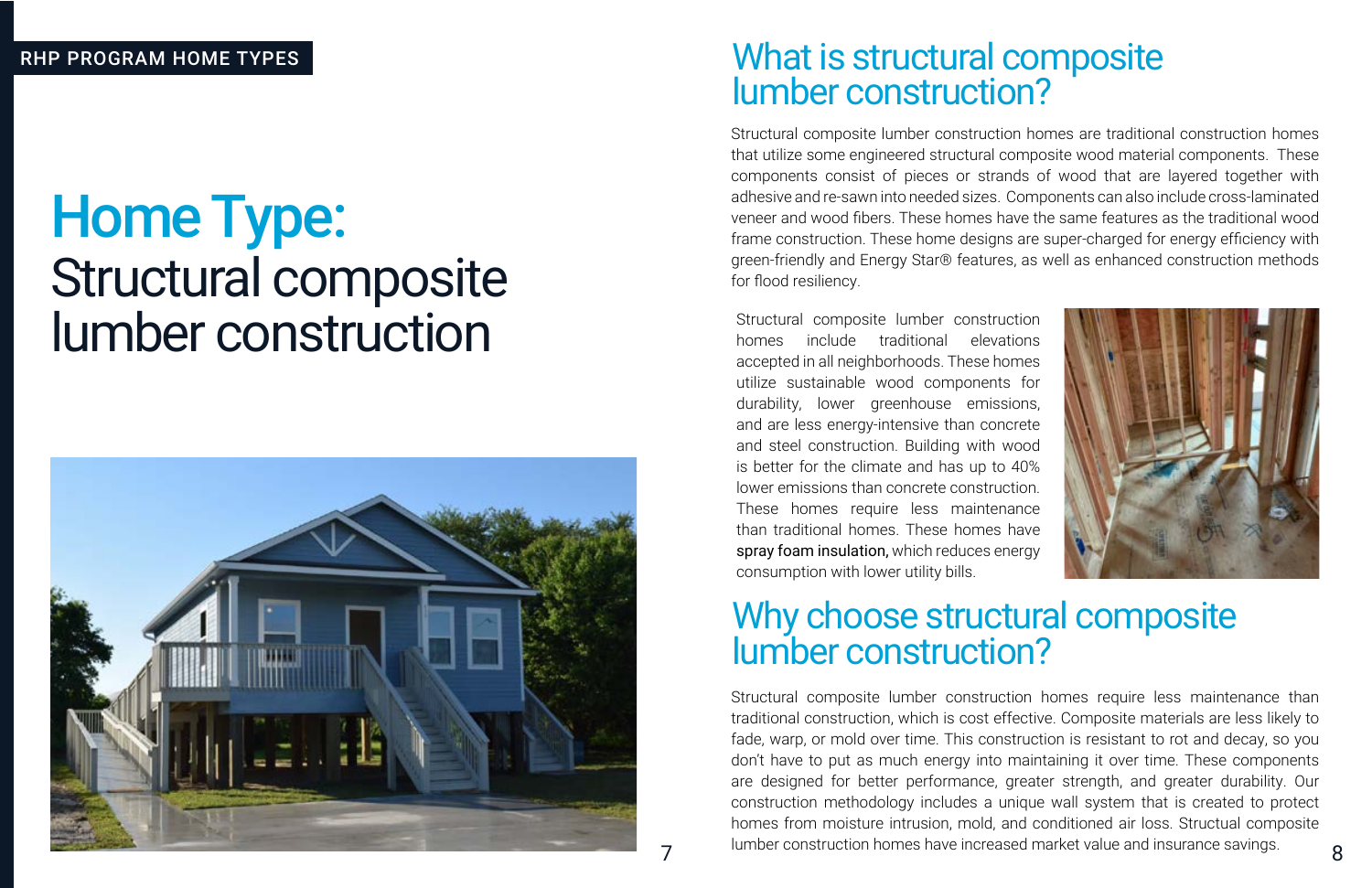#### What is 3D-printed construction?

### Why choose 3D-printed construction?

## Home Type: 3D-printed construction



ICON 3D-printed homes are built out of cementitious mortar very similar to concrete and thus provide superior resilience in hurricane and flood-prone regions including withstanding damaging winds and flying debris. Each home is provided with a dedicated standby power panel and manual transfer switch for essential loads, such as lights, refrigerator and electrical outlets throughout the home. Homeowners can use this dedicated panel and transfer switch to easily add a backup generator or photovoltaic - battery backup system to operate essential loads without reworking the home's electrical service.

ICON's proven 3D printing technology provides safer, more resilient homes that are designed to withstand extreme weather and greatly reduce the impact of natural disasters, while providing maximum efficiency. 3D-printed homes can be built at increased speeds with less waste and more design freedom. Conventional materials like drywall and particle board are some of the least resilient materials ever invented. ICON's Lavacrete, a cementitious-based material, is a well understood, affordable, resilient material. ICON's 3D-printed homes feature a continuous thermal envelope creating comfort and high energy efficiency.



ICON's concrete-based walls provide high thermal mass and increased insulation compared to conventional construction. The thermal mass decreases the home's temperature fluctuations during extreme weather events and combined with the increased insulation reduces energy consumption and lowers homeowner energy bills. ICON's Vulcan construction technology system can 3D print the wall system of homes ranging from 500 - 2,000 square feet in days, thus increasing overall construction time.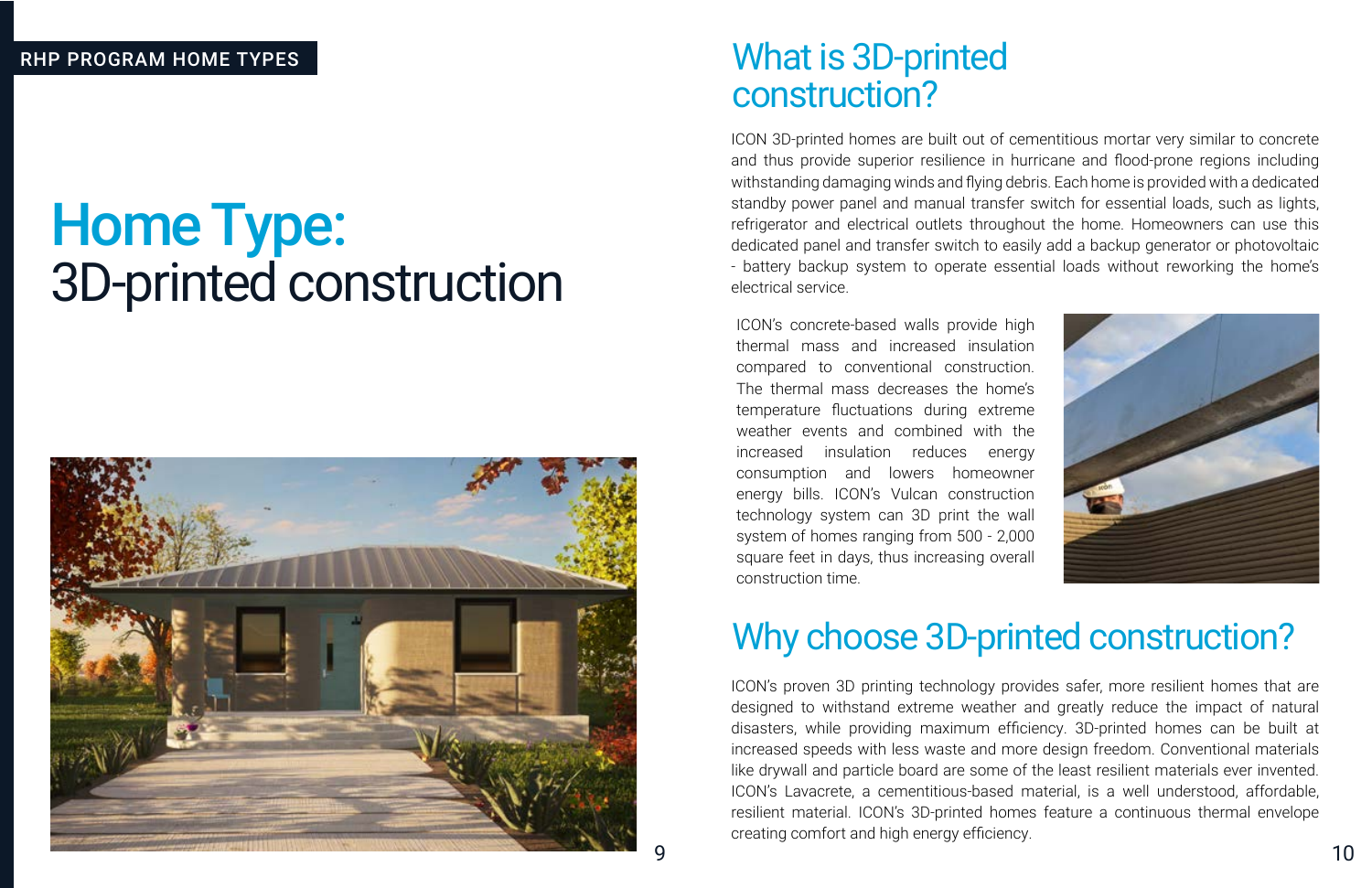

### What is wood-frame construction?

### Why choose wood-frame construction?

## Home Type: Wood-frame construction



Wood-frame construction homes are traditional construction homes that utilize enhanced, flood-resilient construction methods. These enhanced methods include interior water-resistant and mold-resistant wall coverings four feet from the floor, water and mold-resistant flooring, flood-resistant cabinetry. Wood-frame homes utilize sustainable wood components for durability, lower greenhouse emissions, and are less energy-intensive than concrete and steel construction. These homes offer increased flood warranty, are Fortified Gold™ Certified Homes, and meet Green Building Standards. Wood-frame homes offer lower construction costs than concrete or steel materials, are more efficient, and offer greater sustainability than traditional construction.

Wood-frame construction homes are flood resilient and offer water and mold resistant materials up to feet high within the home, including flooring and cabinetry. Our construction methodology includes a unique wall system that is created to protect homes from moisture intrusion, mold, and conditioned air loss. These homes also have increased market value and insurance savings. Wood-frame construction homes have spray foam insulation and a conditioned attic space for storage.

Wood-frame construction homes have spray foam insulation, which reduces energy consumption with lower utility bills. These homes will be quieter due to the noise attenuation of the spray foam insulation. These homes also have a conditioned attic space for storage and better indoor air quality. HVAC ductwork and equipment is installed in a conditioned attic space to reduce utility costs. These traditional construction elevations are accepted in all neighborhoods and can be maintained as a traditional home.